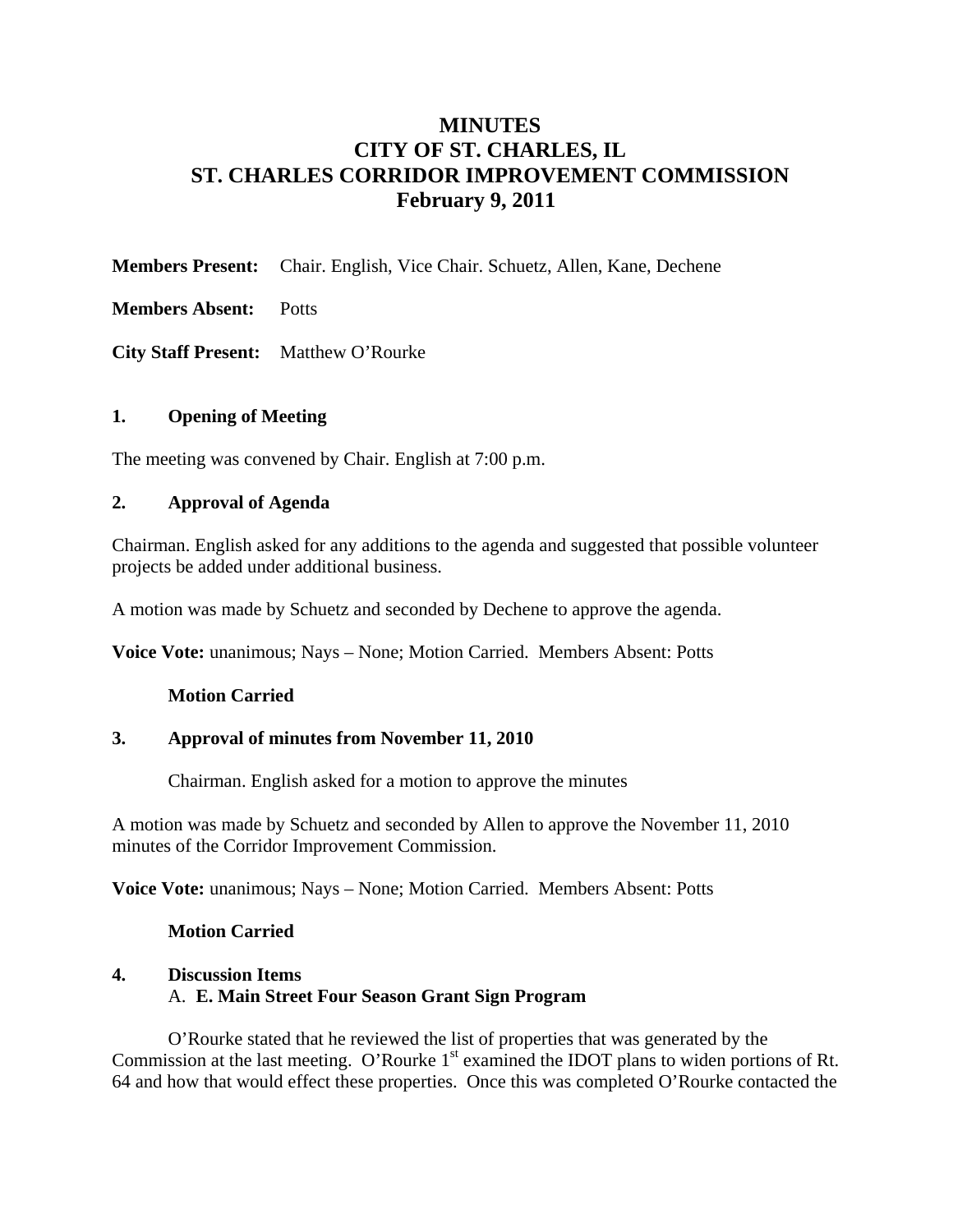property owners/managers to inquire as to their interest in the grant program. The three properties that responded favorably were:

- Tin-Cup Pass
- Warrick Publishing.
- St. Charles Self Storage

O'Rourke further explained that the same property manager is responsible for Warrick Publishing and St. Charles Self Storage.

Member. Allen stated that there would be some site restraints with the Warrick Publishing site and that the \$1,000 limit could present problems. O'Rourke explained that there is an opportunity to create a unified look for the entrances to Warrick Publishing and St. Charles Self Storage since they are adjacent.

O'Rourke explained that he discussed the option of having the Commission assist with the design and use the grant to pay for plant materials, but the owners would be responsible for installation. Vice Chairman. Schuetz stated that a \$1,000 grant should be enough to create an interesting design depending on which plant materials are chosen.

Member. Allen volunteered to take pictures of the planting areas for the next meeting. Vice Chairman. Schuetz asked if the idea was for the Commission to come up with a basic plan. O'Rourke stated that that was the original concept for this program.

The Commission inquired as to the timeline for the IDOT improvements. O'Rourke stated that he did not have a firm start date, but believed that construction would begin sometime during 2011.

O'Rourke stated that the next steps are to develop a plan and have the property representatives attend a meeting so that the commission could direct them with installation and where to get the plant materials.

#### **5. Additional Business**

#### **Possible Volunteer Projects - Kirk Road Landscape Medians**

Chairman. English mentioned that, over the course of the last two years, the Commission has discussed working with a volunteer group such as the Boy Scouts to place plantings in the grass median strips on Kirk Road. Chairman. English stated that his thought was to have native grasses and perennials installed. The idea is to have maintenance free vegetation. O'Rourke stated that those medians are in the jurisdiction of Kane County. O'Rourke further stated that he had spoken to the Public Works director in the past and he felt it was possible.

Chairman. English reiterated that Geneva was able to do this type of project. Vice Chairman. Schuetz stated that there would need to be funding. Chairman. English stated that the idea would be to get the plants donated. Christa, from Midwest Groundcovers, had mentioned